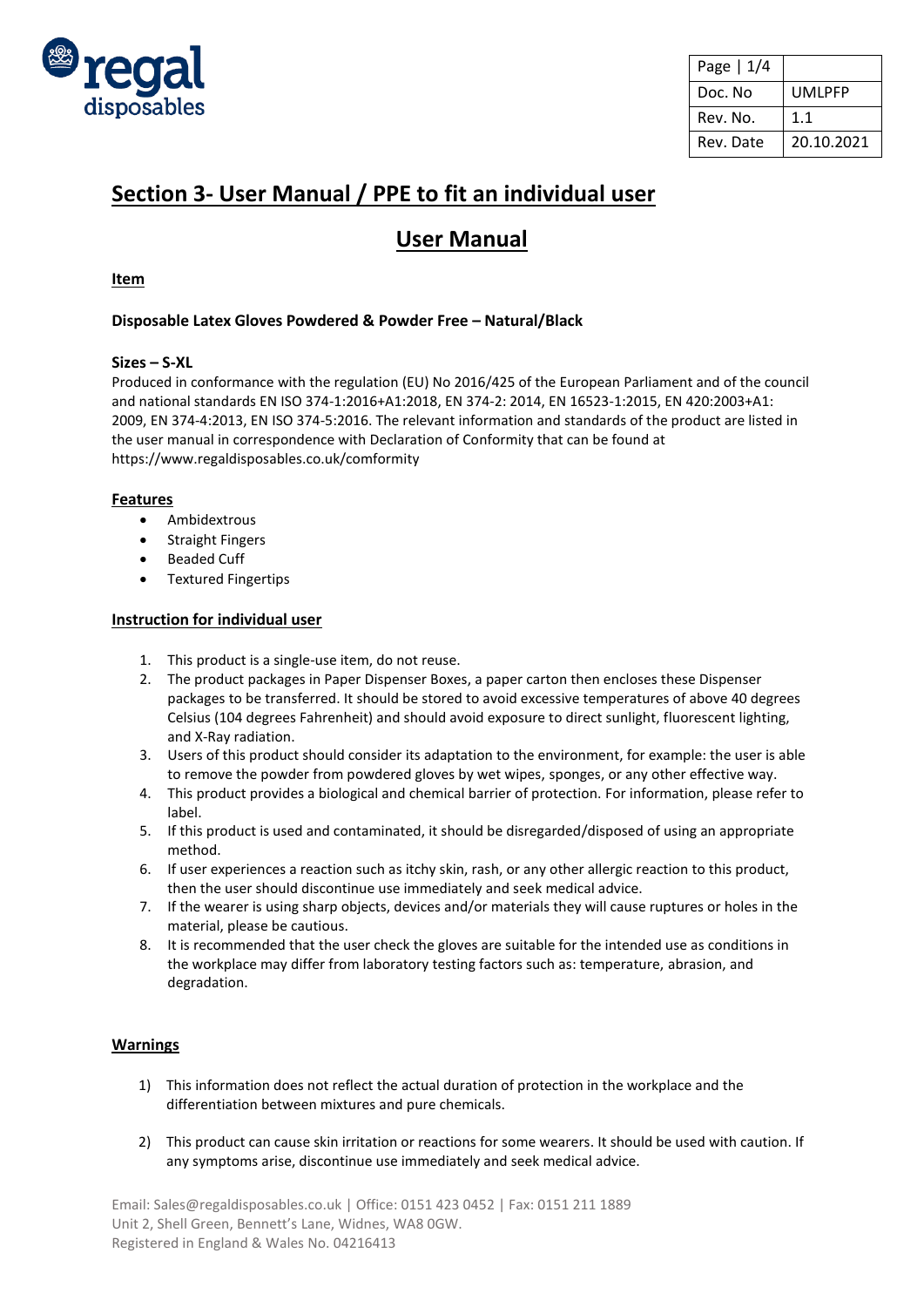

| Page $ 2/4$ |            |
|-------------|------------|
| Doc. No     | UMLPFP     |
| Rev. No.    | 1.1        |
| Rev. Date   | 20.10.2021 |

- 3) The Chemical resistance has been assessed under laboratory conditions from samples taken from the palm only (except in cases where the glove is equal to or over 400mm – where the cuff is tested also) and related only to the chemical tested. It can be different if the chemical is used in a mixture.
- 4) The penetration resistance has been assessed under laboratory conditions and relates only to the tested specimen.
- 5) It is recommended to check that the gloves are suitable for the intended use because the conditions at the workplace may differ from the type test depending on temperature, abrasion, and degradation.
- 6) When used, protective gloves may provide less resistance to dangerous chemicals due to the changes in physical properties. Movements, snagging, rubbing, degradation caused by chemical contact may reduce actual use time significantly. For corrosive chemicals degradation can be the most important factor to consider when selecting the right chemical resistant gloves.
- 7) Degradation results indicate the change in puncture resistance of the gloves after exposure to the tested chemical.

#### **Relevant tests through:**

| EN 374-4:2013             | Resistance to<br>degradation | <b>Mean Degradation</b> |
|---------------------------|------------------------------|-------------------------|
| Sodium Hydroxide 40% / K  | $-43.5$                      |                         |
| Hydrogen Peroxide 30% / P | $-1.9$                       |                         |
| Formaldehyde 37% / T      |                              | $-28.3$                 |
| Nitric Acid 65% / M       |                              | 57.0                    |
| Hydrofluoric Acid 40% / S |                              | N/A                     |

| Measured breakthrough<br>time (min) | Permeation<br>performance level |  |
|-------------------------------------|---------------------------------|--|
| $>10$                               | 1                               |  |
| >30                                 | $\overline{2}$                  |  |
| >60                                 | 3                               |  |
| >120                                | 4                               |  |
| >240                                | 5                               |  |
| >480                                | 6                               |  |

Permeation levels are based on breakthrough times as follows:

| EN ISO 374-1:2016         | Protective gloves against dangerous<br>chemicals and micro-organisms | Performance<br>Level | Breakthrough times           |
|---------------------------|----------------------------------------------------------------------|----------------------|------------------------------|
| Sodium Hydroxide 40% / K  |                                                                      | 6                    | >480 min                     |
| Hydrogen Peroxide 30% / P |                                                                      | 1                    | $>$ 10 min but $\leq$ 30 min |
| Formaldehyde 37% / T      |                                                                      | 3                    | $>60$ min but $\leq 120$ min |
| Nitric Acid 65% / M       |                                                                      | 1                    | $>$ 10 min but $\leq$ 30 min |
| Hydrofluoric Acid 40% / S |                                                                      | 3                    | $>60$ min but $\leq 120$ min |

| EN 420:2003+A1: 2009 |                                        | Pass |
|----------------------|----------------------------------------|------|
| EN ISO 374-2: 2014   |                                        | Pass |
| EN ISO 374-5:2016    | PROTECTION AGAINST BACTERIA AND FUNGHI | Pass |
|                      | <b>PROTECTION AGAINST VIRUSES</b>      |      |

Email: Sales@regaldisposables.co.uk | Office: 0151 423 0452 | Fax: 0151 211 1889 Unit 2, Shell Green, Bennett's Lane, Widnes, WA8 0GW. Registered in England & Wales No. 04216413

#### EN ISO 374-1 Permeation performance level: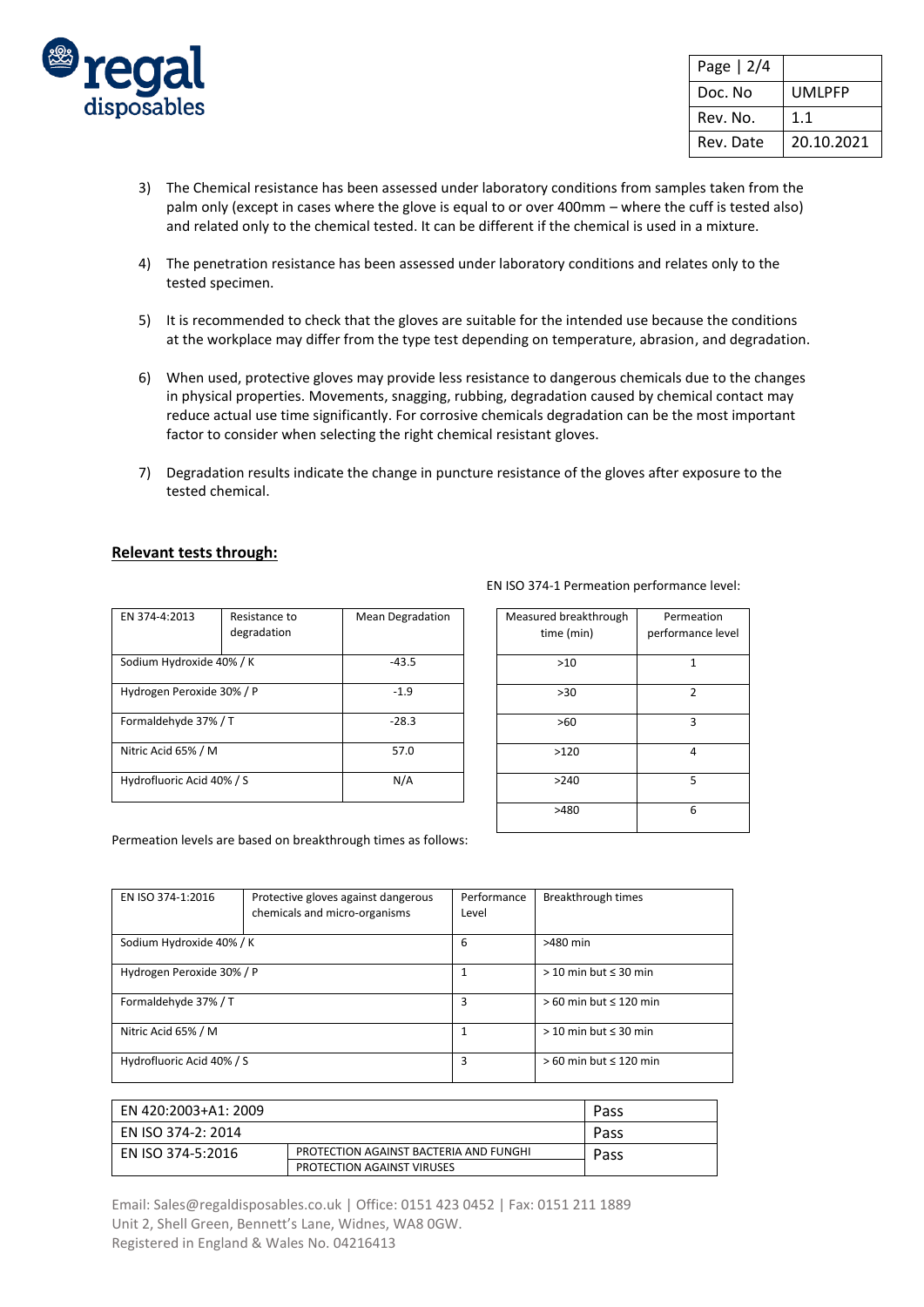

| Page $ 3/4$ |            |
|-------------|------------|
| Doc. No     | UMLPFP     |
| Rev. No.    | 1.1        |
| Rev. Date   | 20.10.2021 |

## **CE-Type testing and assessment procedure Module C2 through:**

SATRA Technology Europe Limited Bracetown Business Park Clonee, D15 YN2P, Ireland. Notified Body Number: 2777

Regal Polythene Limited T/A Regal Disposables ・ Unit 2, Bennett's Lane, Widnes, Cheshire, WA8 0GW. Tel: 0151 423 0452 ・ Fax: 0151 211 1889

## **Warnings**

| Item                    | <b>Symbol</b> | <b>Symbol Explanation</b>                                                                     | Item | Symbol                                                                                                                        | <b>Symbol</b><br><b>Explanation</b>                                            |
|-------------------------|---------------|-----------------------------------------------------------------------------------------------|------|-------------------------------------------------------------------------------------------------------------------------------|--------------------------------------------------------------------------------|
| $\mathbf{1}$            | UK<br>CA      | United Kingdom<br><b>Conformity Assessed</b>                                                  | 10   |                                                                                                                               | Made using<br><b>Recycled Packaging</b>                                        |
| $\overline{2}$          | $\epsilon$    | CE Mark (With<br>Notified Body number)                                                        | 11   | This product is suitable for<br>food handling, excluding acidic<br>foodstuffs (tested for 2 hours<br>at 40°C, EU No. 10/2011) | Food safe                                                                      |
| $\overline{\mathbf{3}}$ |               | Date of Manufacture                                                                           | 12   |                                                                                                                               | Consult Electronic<br>Instructions for<br>Use.                                 |
| 4                       |               | Manufacturer                                                                                  | 13   | <b>NON</b><br>STERILI                                                                                                         | Product is NON-<br><b>STERILE</b>                                              |
| 5                       | LO.           | <b>Batch Code</b><br>(Manufacturer's Code)                                                    | 14   | <b>LATEX</b><br><b>FREE</b>                                                                                                   | <b>Product is Latex</b><br>Free                                                |
| 6                       |               | Use-by-date.<br>Indicates the date<br>after which the<br>medical device is not<br>to be used. | 15   |                                                                                                                               | Temperature limits<br>to which the<br>Medical Device can<br>be safely exposed. |
| $\overline{7}$          |               | Do not re-use.<br>Product is for single<br>use only.                                          | 16   | EN ISO 374-5:2016<br><b>VIRUS</b>                                                                                             | Product is in<br>conformance with<br>EN ISO 374-5:2016                         |

Email: Sales@regaldisposables.co.uk | Office: 0151 423 0452 | Fax: 0151 211 1889 Unit 2, Shell Green, Bennett's Lane, Widnes, WA8 0GW. Registered in England & Wales No. 04216413